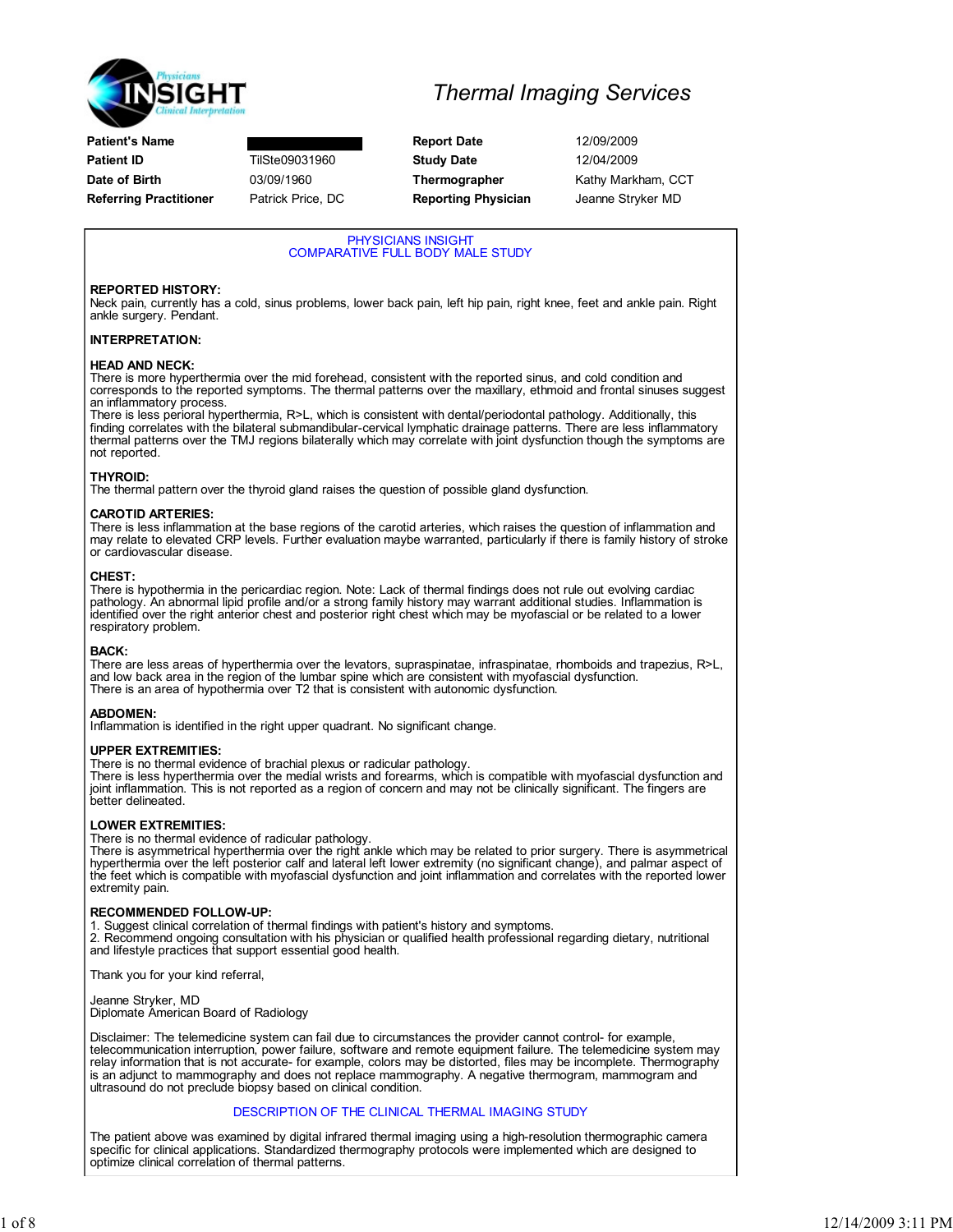Medical imaging using infrared thermography captures the naturally occurring infrared emissions from the human body. These emissions vary in intensity and distribution over each body region and can be detected as thermal<br>patterns of skin temperature. Advanced digital cameras as used in this study display these patterns as high-reso color images in which colors represent various temperatures.

The resultant images reflect underlying neurovascular physiology and allow identification of asymmetric, abnormal or suspicious thermal patterns over a specific area or region of interest. Such patterns or changes over time may represent abnormal physiology or function. Thermal analysis of an imaging study allows objective clinical correlation<br>by the physician and contributes to the decision-making process regarding therapy, additional testing an

## Breast Thermography

Likewise, breast thermography is an adjunctive physiological assessment that is achieved by creating each person's unique baseline pattern via an initial and recommended three month follow-up test to assess thermal stability. Once established, monitoring thermal stability is achieved by comparison to this baseline at any time in the future.

Such monitoring affords detection of even subtle thermal changes that, although not diagnostic, may precede anatomical findings by years and prompt early investigation and prevention. Thereby, breast imaging can be integrated as indicated with diagnostic anatomical tests such as ultrasound and mammography. Close follow-up and clinical correlation of thermal findings by the patient's physician is always recommended.

## Study Outcome

This study provides adjunctive clinical information and recommendations based solely upon the images and patient information provided, to support the patient's physician in medical evaluation and management.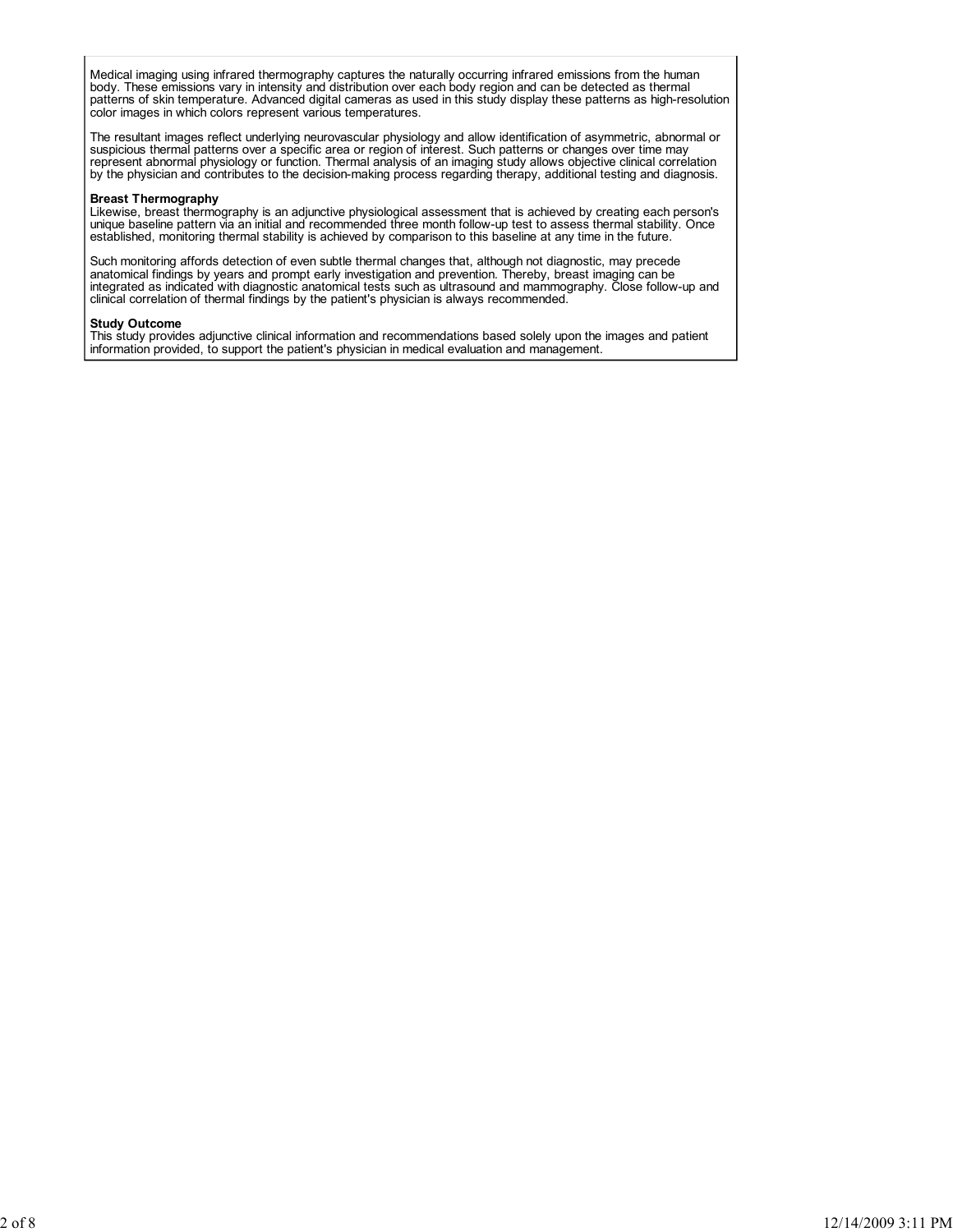

Patient's Name **Report Date** 12/09/2009 Patient ID **TilSte09031960** Study Date 12/04/2009 Date of Birth 03/09/1960 Thermographer Kathy Markham, CCT

Referring Practitioner Patrick Price, DC Reporting Physician Jeanne Stryker MD

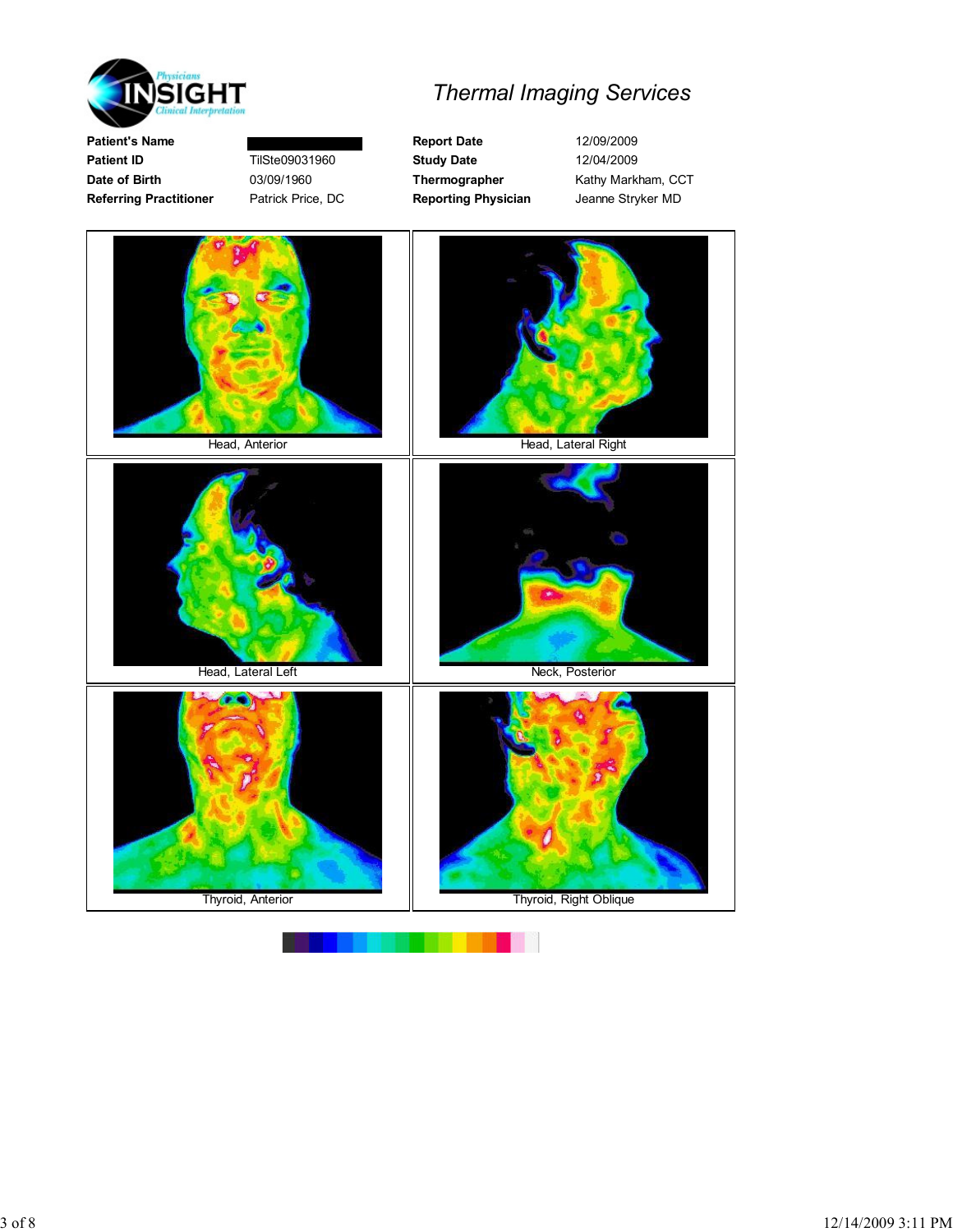

Patient's Name **Report Date** 12/09/2009 Patient ID **TilSte09031960** Study Date 12/04/2009 Date of Birth 03/09/1960 Thermographer Kathy Markham, CCT Referring Practitioner Patrick Price, DC Reporting Physician Jeanne Stryker MD



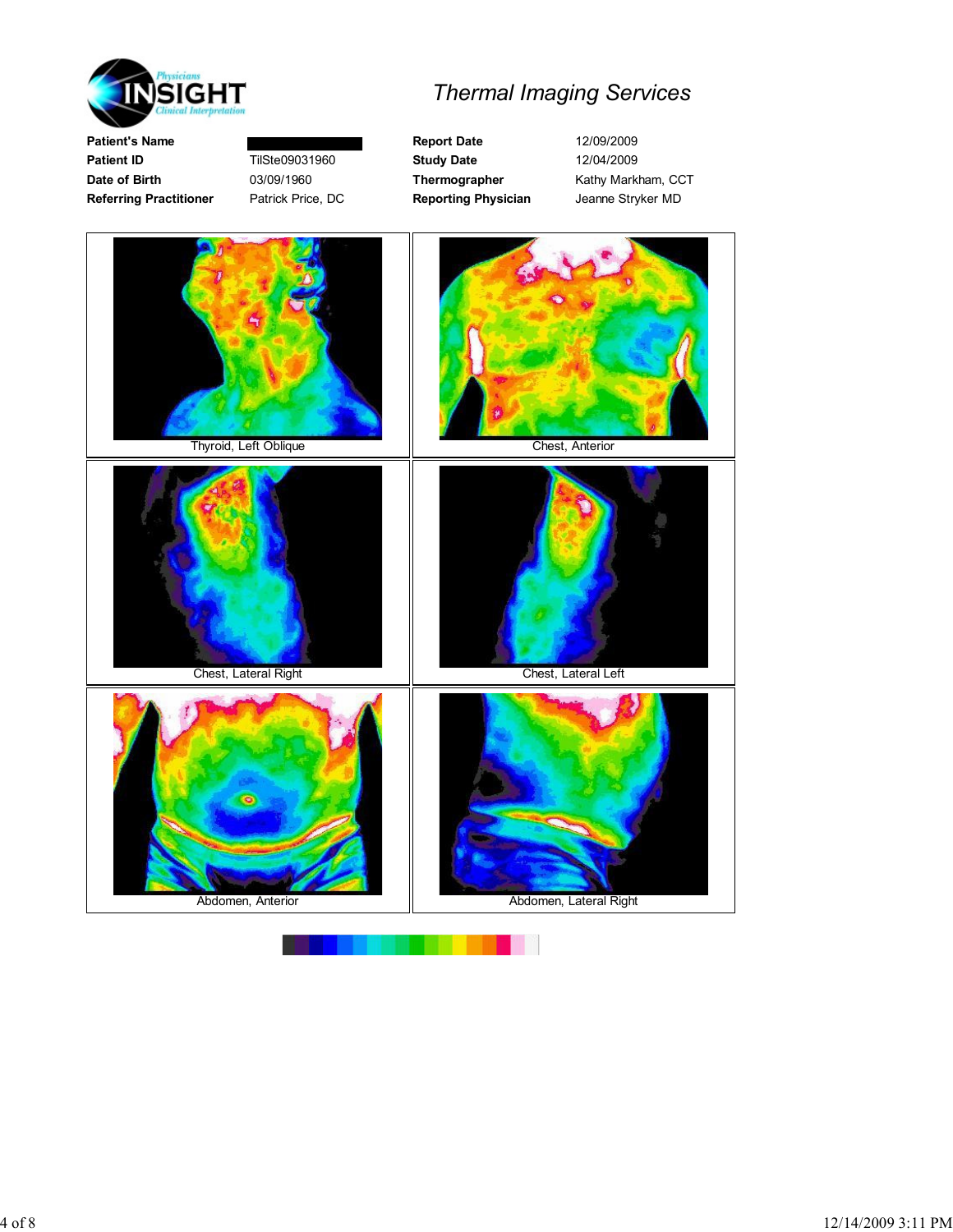

Patient's Name **Report Date** 12/09/2009 Patient ID **TilSte09031960** Study Date 12/04/2009 Date of Birth 03/09/1960 Thermographer Kathy Markham, CCT Referring Practitioner Patrick Price, DC Reporting Physician Jeanne Stryker MD

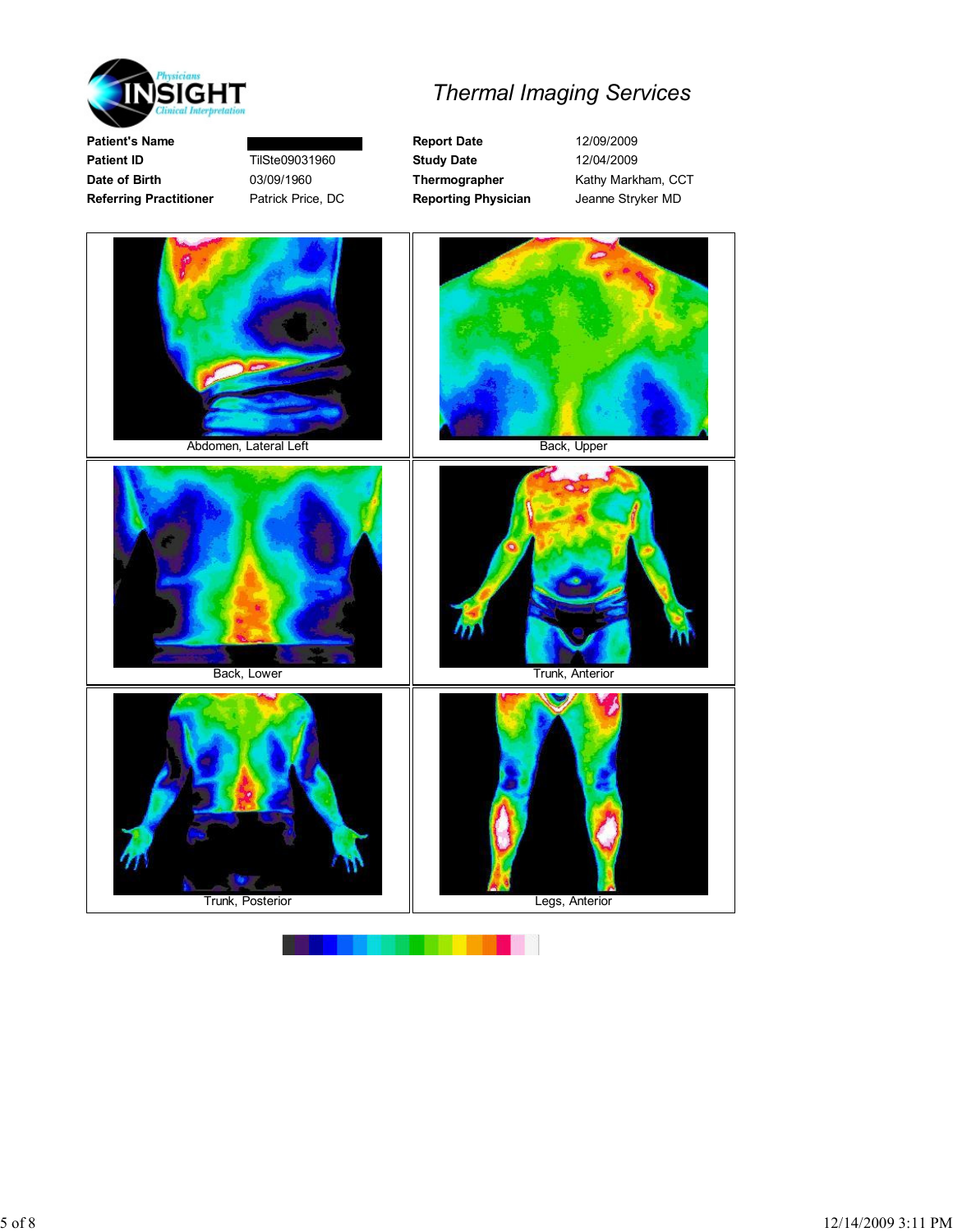



Patient's Name **Report Date** 12/09/2009

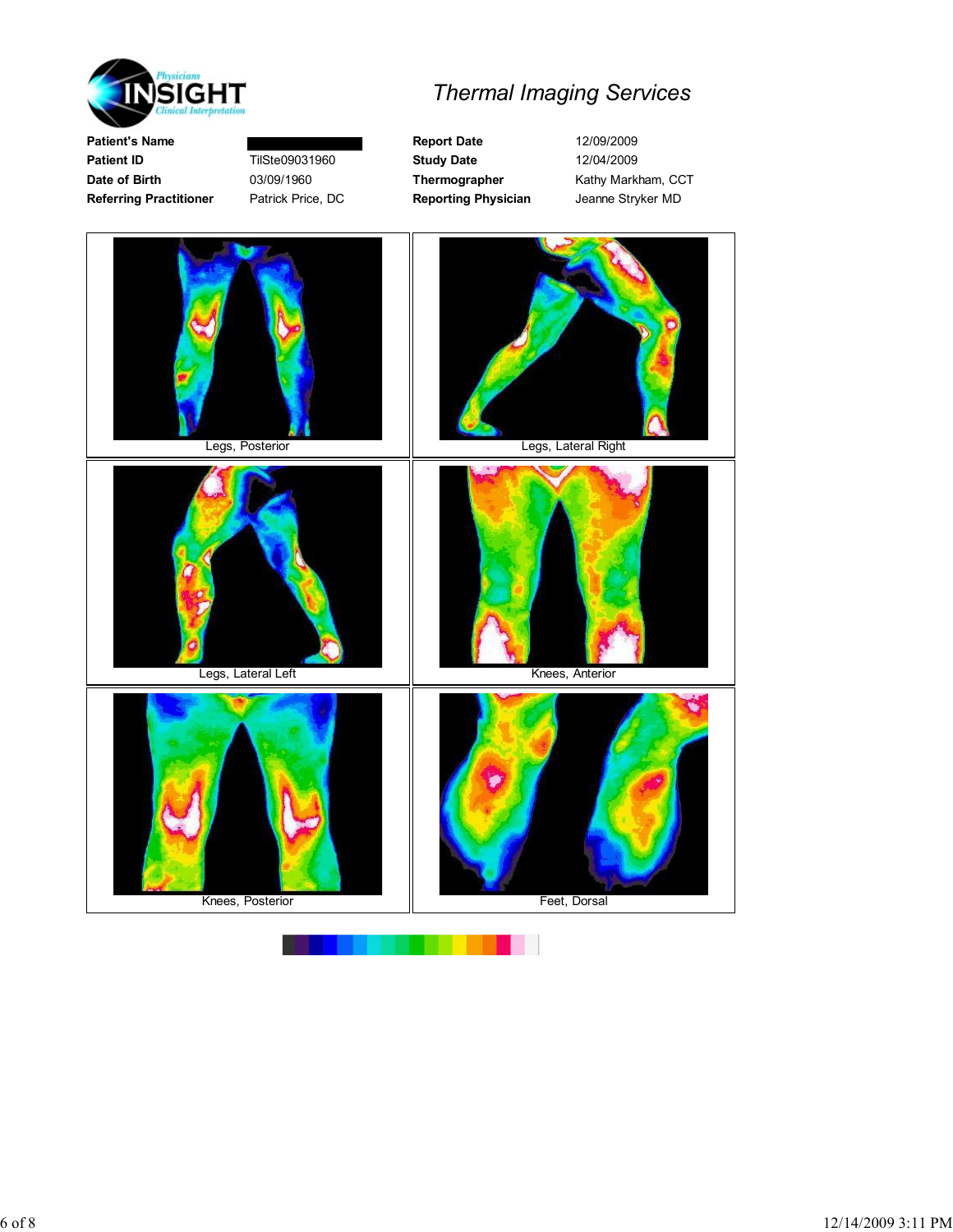

Patient ID **TilSte09031960** Study Date 12/04/2009 Date of Birth 03/09/1960 Thermographer Kathy Markham, CCT Referring Practitioner Patrick Price, DC Reporting Physician Jeanne Stryker MD Feet, Plantar **Hands**, Dorsal Hands, Palmar **Arm, Lateral Right Arm, Lateral Right** Arm, Lateral Left **Extra** 

Patient's Name **Report Date** 12/09/2009